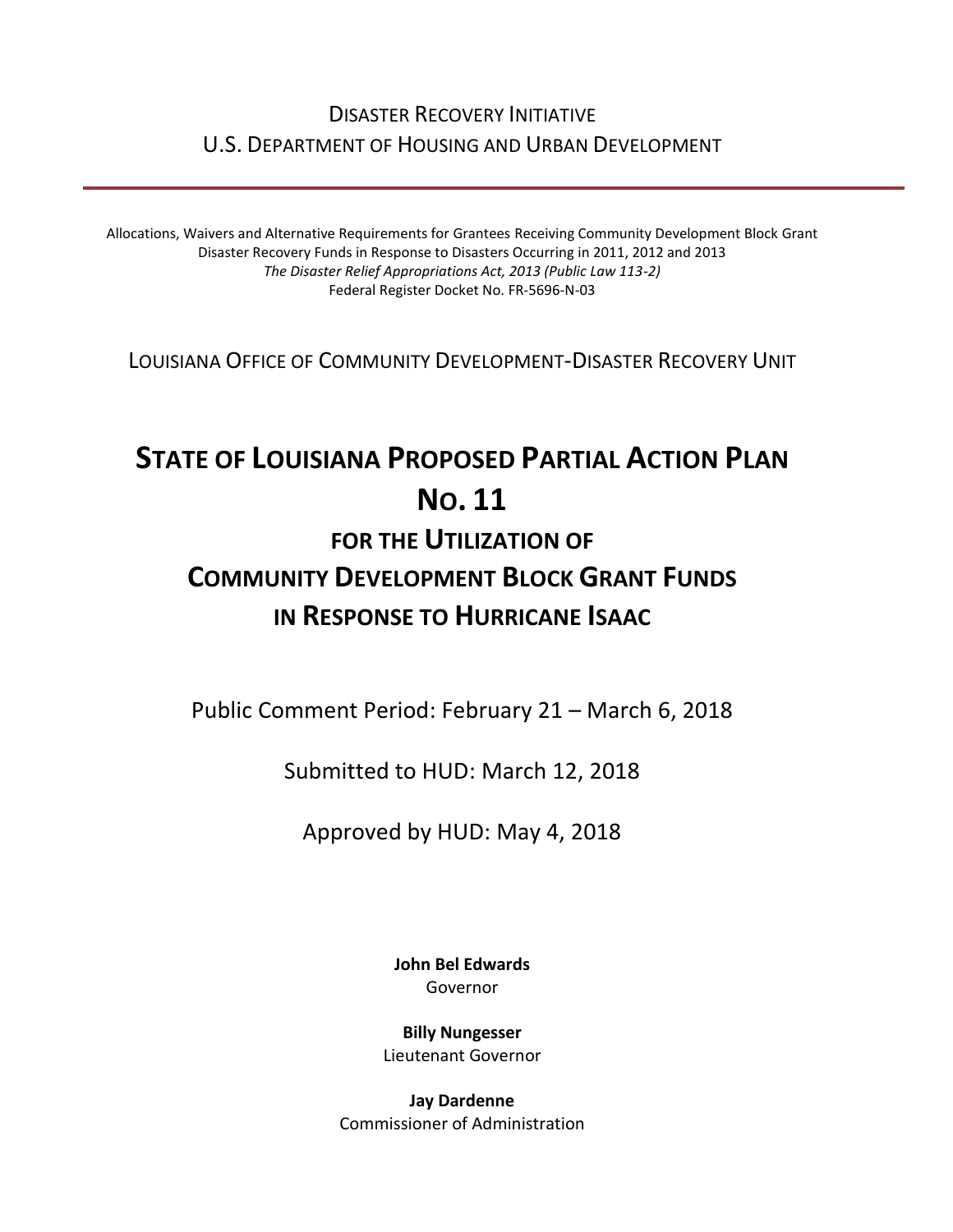#### **I. Overview**

This Partial Action Plan No. 11:

- 1. Amends allocations for St. John the Baptist Parish's Homeowner Rehabilitation, Housing Elevation, Small Rental Rehabilitation, Small Business Grant and Loan Programs and the Demolition and Clearance Program;
- 2. Reduces the allocation for St. John the Baptist Parish;
- 3. Reduces allocation for State Administration and Planning;
- 4. Reduces allocations for the State-Run Hazard Mitigation Cost-Share for LMI Households and Homeowner Rehabilitation Programs; and
- 5. Creates and allocates funds for the State-Run Soft-Second Mortgage Program.

| Parish/Program                                            | <b>Previous</b><br><b>Allocation</b> | <b>Adjusted</b><br><b>Amount</b> | Proposed<br><b>Allocation</b> |
|-----------------------------------------------------------|--------------------------------------|----------------------------------|-------------------------------|
| St. John the Baptist Parish                               | \$32,674,000.00                      | (56,662.48)                      | \$32,667,337.52               |
| <b>Plaquemines Parish</b>                                 | \$18,903,745.00                      | \$0                              | \$18,903,745.00               |
| <b>FEMA Cost-Share</b>                                    | \$5,886,000.00                       | \$0                              | \$5,886,000.00                |
| <b>State Administration and Planning</b>                  | \$3,055,300.00                       | ( \$600,000.00)                  | \$2,455,300.00                |
| Parish Recovery Priority Projects                         | \$1,729,863.00                       | \$0                              | \$1,729,863.00                |
| Hazard Mitigation Cost-Share for LMI<br><b>Households</b> | \$1,664,573.00                       | ( \$212, 221.81)                 | \$1,452,351.19                |
| Homeowner Rehabilitation Program                          | \$465,603.00                         | ( \$131,000.00)                  | \$334,603.00                  |
| Soft-Second Mortgage Program                              | \$0                                  | \$949,884.29                     | \$949,884.29                  |
| Total:                                                    | \$64,379,084.00                      | \$0                              | \$64,379,084.00               |

**II. St. John the Baptist Parish Program Allocations**

| St. John the Baptist Parish Programs       | <b>Previous</b><br><b>Allocation</b> | <b>Adjusted</b><br><b>Amount</b> | <b>Proposed</b><br><b>Allocation</b> |
|--------------------------------------------|--------------------------------------|----------------------------------|--------------------------------------|
| Homeowner Rehabilitation Program           | \$13,996,148.96                      | \$2,204,216.36                   | \$16,200,365.32                      |
| Garyville Redevelopment Project            | \$5,565,000.00                       | \$0                              | \$5,565,000.00                       |
| St. John the Baptist Parish School Board   | \$5,000,000.00                       | \$0                              | \$5,000,000.00                       |
| <b>Housing Elevation Program</b>           | \$3,500,000.00                       | (5480,909.57)                    | \$3,019,090.43                       |
| <b>Small Rental Rehabilitation Program</b> | \$1,827,990.00                       | (51, 468, 289.17)                | \$359,700.83                         |
| Small Business Grant and Loan Program      | \$1,720,626.14                       | ( \$194, 785.60)                 | \$1,525,840.54                       |
| Homebuyer Assistance Program               | \$550,864.90                         | \$0                              | \$550,864.90                         |
| <b>Demolition and Clearance Program</b>    | \$350,000.00                         | (566, 894.50)                    | \$283,105.50                         |
| Admin.                                     | \$163,370.00                         | \$0                              | \$163,370.00                         |
| Total:                                     | \$32,674,000.00                      | (56,662.48)                      | 32,667,337.52*                       |

*\*Note: \$6,662.48 was de-obligated from St. John the Baptist's Allocation per HUD's Audit in 2016.*

1. Homeowner Rehabilitation Program

The Homeowner Rehabilitation Program budget is increased to \$16,200,365.32 due to the higher than anticipated costs to rehabilitate the homes in the program.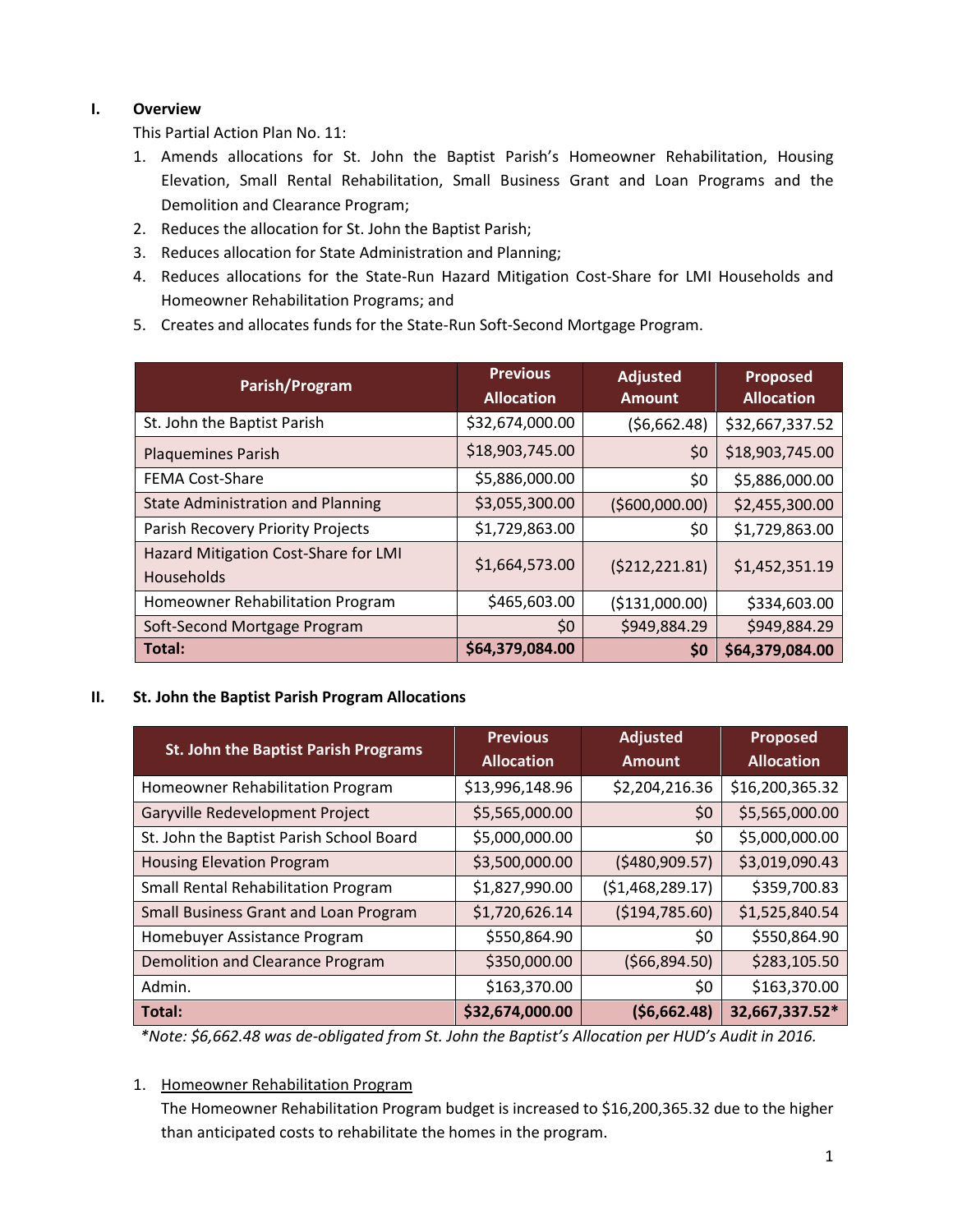2. Housing Elevation Program

The Housing Elevation Program budget is reduced to \$3,019,090.43 due to identification of final applicants and their contract values.

#### 3. Small Rental Rehabilitation Program

The Small Rental Rehabilitation Program budget is reduced to \$359,700.83 due to identification of final applicants and their contract values.

#### 4. Small Business Grant and Loan Program

The Small Business Grant and Loan Program is reduced to \$1,525,840.54 due to identification of final applicants and their awards.

#### 5. Demolition and Clearance Program

The Demolition and Clearance Program budget is reduced to \$283,105.50 due to identification of the remaining homes to be demolished and estimated costs.

#### **III. State-Run Program Allocations**

#### **A. State Administration and Planning**

| <b>State Administration</b><br>and Planning Budget | <b>Previous</b><br><b>Allocation</b> | <b>Adjusted Amount</b> | Proposed<br><b>Allocation</b> |
|----------------------------------------------------|--------------------------------------|------------------------|-------------------------------|
| Administration                                     | \$3,020,961.88                       | ( \$600,000.00)        | \$2,420,961.88                |
| Planning                                           | \$34,338.12                          | \$0                    | \$34,338.12                   |
| Total                                              | \$3,055,300.00                       | ( \$600,000.00)        | \$2,455,300.00                |

The state administration and planning budget is reduced to \$2,455,300 due to revised projections as close-out of various projects occurs.

#### **B. Hazard Mitigation Cost-Share for LMI Households**

| <b>Hazard Mitigation Cost-</b><br><b>Share Parish Allocations</b> | <b>Previous</b><br><b>Allocation</b> | <b>Adjusted Amount</b> | <b>Proposed</b><br><b>Allocation</b> |
|-------------------------------------------------------------------|--------------------------------------|------------------------|--------------------------------------|
|                                                                   |                                      |                        |                                      |
| Lafourche                                                         | \$165,633.00                         | \$0                    | \$165,633.00                         |
| Livingston                                                        | \$249,937.00                         | \$0                    | \$249,937.00                         |
| St. Martin                                                        | \$367,500.00                         | ( \$302, 415.75)       | \$65,084.25                          |
| Tangipahoa                                                        | \$35,350.00                          | \$0                    | \$35,350.00                          |
| Terrebonne                                                        | \$598,153.00                         | \$187,404.00           | \$785,557.00                         |
| Washington                                                        | \$248,000.00                         | (597, 210.06)          | \$150,789.94                         |
| <b>Total</b>                                                      | \$1,664,573.00                       | (5212, 221.81)         | \$1,452,351.19                       |

The Hazard Mitigation Cost-Share for LMI Households budget is reduced to \$1,452,351.19 due to a decrease in eligible households in St. Martin and Washington parishes.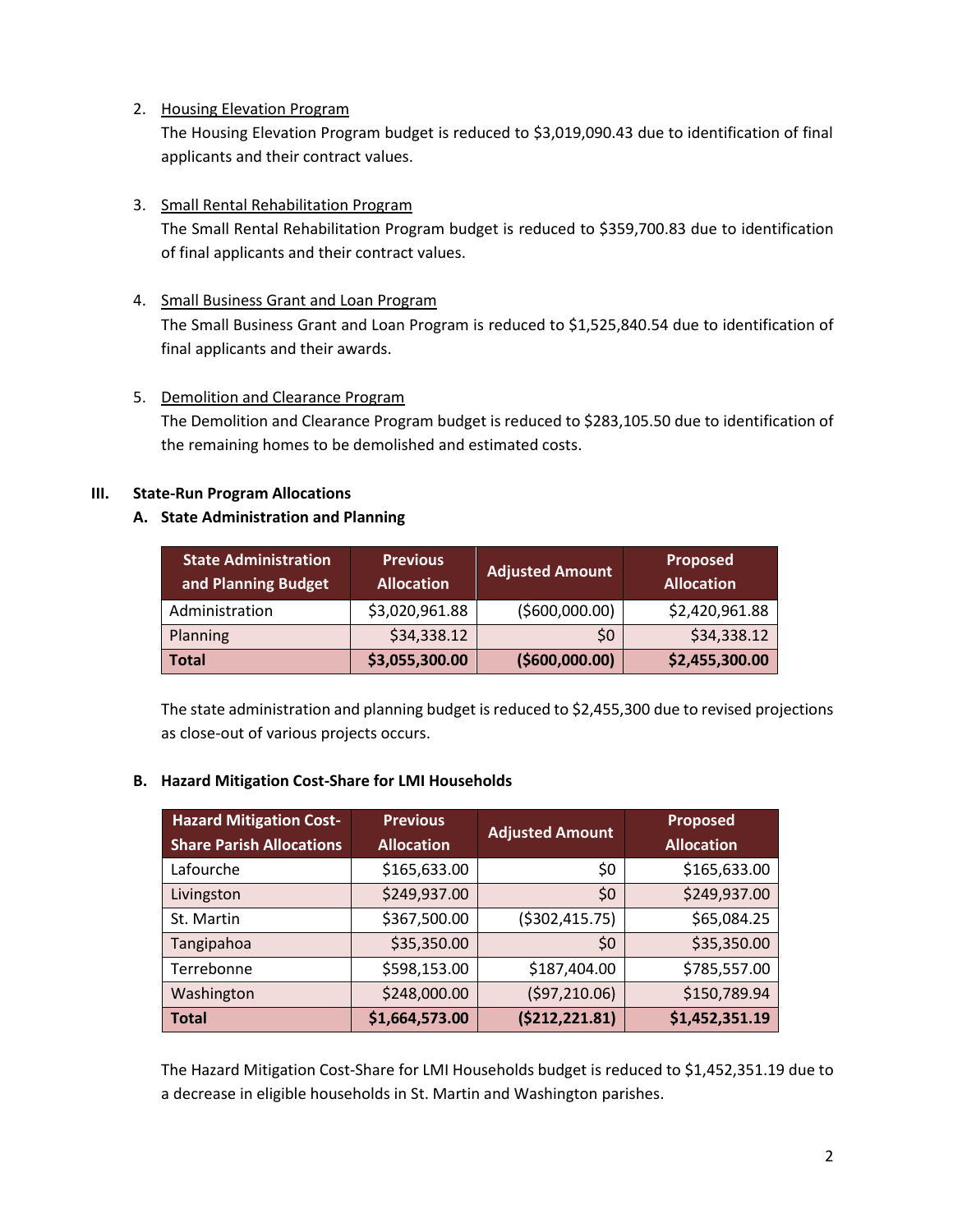#### **C. Homeowner Rehabilitation Program**

The Homeowner Rehabilitation Program budget is reduced from \$465,603.00 to \$334,603 due to identification of final applicants and their contract values.

#### **D. Creation of Soft Second Mortgage Program and Allocation of Funds**

1. Program Description

The Soft Second Mortgage Program seeks to provide homeownership assistance to first time homebuyers located in eligible disaster-impacted areas by providing soft second loans and closing cost assistance. The LSU Public Administration Institute's report, Housing Needs Assessment of Louisiana, demonstrated that 17 of the 26 FEMA Individual Assistance (IA) declared parishes are still facing rent burdens. Citizens living in these affected parishes are paying thirty-five percent of income or more on gross rent, which is above the acceptable standard and under HUD definition qualifies them as rent-burdened. Although housing stock has improved in the affected areas with assistance of state, federal, and municipal housing repair programs, this program offers homeownership opportunities to rent-burdened citizens.

For the purchase of a primary residence CDBG funds will be provided in the form of a soft second loan up to 20% of the purchase price up to, but not exceeding \$30,000 with an additional up to \$5,000 for closing costs. The award may be structured as a loan, soft second fully/partially forgivable loan and/or a grant.

The Louisiana Housing Corporation (LHC) will provide funding to prospective applicants through approved participating lenders. Funds will be distributed on a first come, first served basis, as applicants complete their applications and qualify for the program.

In order to be eligible for the program, applicants must be first time homebuyers and the household income must be at or below 80% of area median income. Applicants must provide a minimum investment of at least 1% of the purchase price or \$1,500, whichever is greater. Borrowers must meet the credit score requirements for the first mortgage loan. Applicants must complete a Homeownership Education class that meets the National Industry standards. Applicants must meet all qualifications for eligibility to receive a 30 year fixed rate FHA/VA, Rural Development or Conventional first mortgage loan product.

Repayment of a portion of the principal amount, up to \$35,000 shall be due if the first Mortgage Loan is paid in full either through sale or refinance within five (5) years from the date of closing the first mortgage as follows:

| 0-36 Months     | 100% of the Soft Second Loan |
|-----------------|------------------------------|
| 37-48 Months    | 80% of the Soft Second Loan  |
| 49-60 Months    | 60% of the Soft Second Loan  |
| After 60 Months | በ%                           |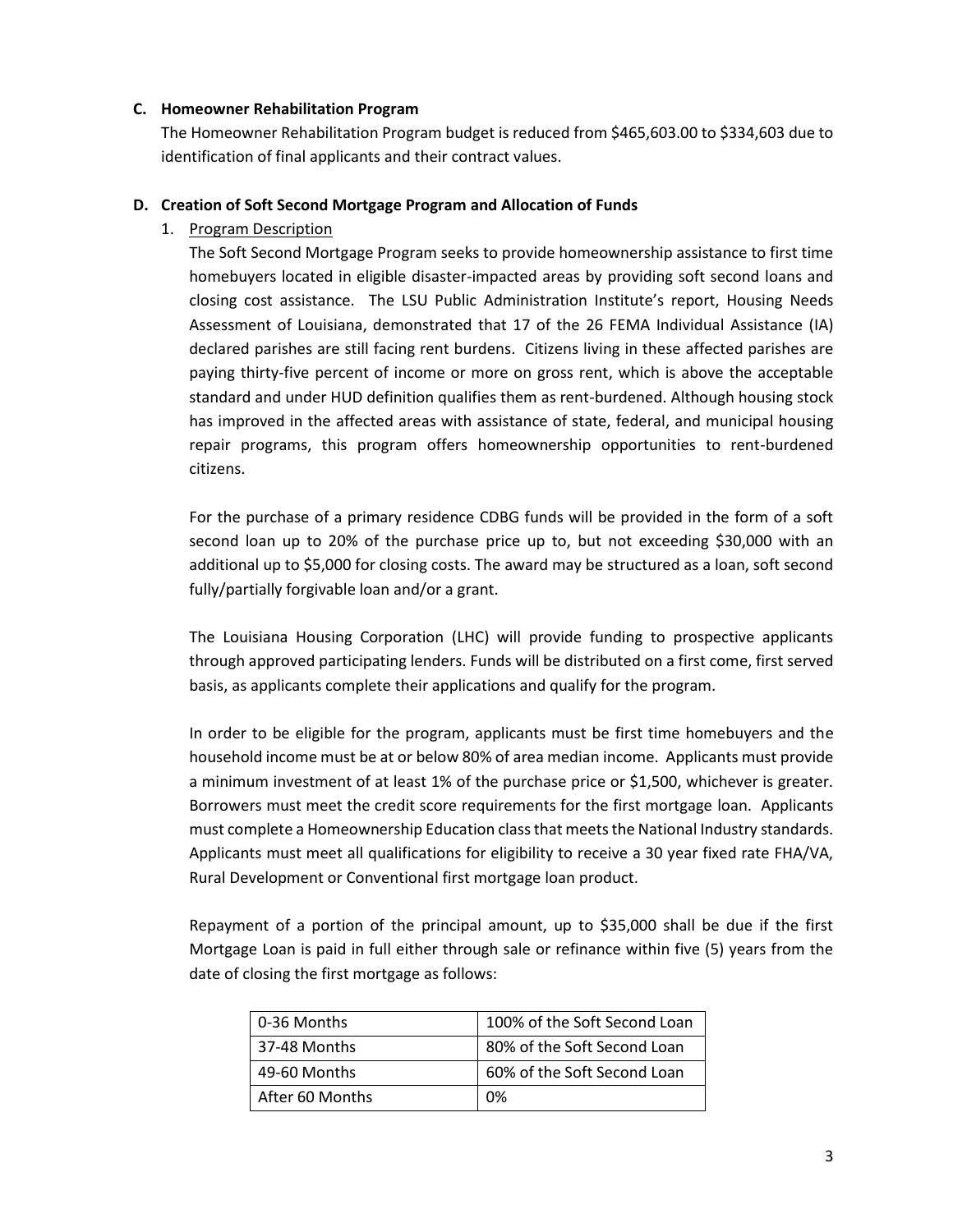2. Maximum Award

A second mortgage loan of 20% of the purchase price up to \$30,000 per loan application and up to \$5,000 for closing costs for a maximum total amount of \$35,000.

3. Eligible Parishes

Allen, Ascension, Assumption, East Baton Rouge, East Feliciana, Iberville, Jefferson, Lafourche, Livingston, Morehouse, Orleans, Plaquemines, Pointe Coupee, St. Bernard, St. Charles, St. Helena, St. James, St. John the Baptist, St. Martin, St. Mary, St. Tammany, Tangipahoa, Terrebonne, Washington, West Baton Rouge and West Feliciana.

- 4. Eligible Activity 105(a)(24)
- 5. National Objective Low- and Moderate-Income Benefit
- 6. Allocation \$949,884.29
- 7. Overview and Delivery

The Soft Second Mortgage Program will be administered through the Louisiana Housing Corporation, with overview, technical assistance and guidance provided by the state through OCD-DRU.

8. Project Monitoring

The Louisiana Housing Corporation will monitor the Soft Second Mortgage Program in accordance with OCD-DRU's Monitoring Plan.

#### **IV. Public Comment**

A. This Partial Action Plan is considered substantial as it creates a new program and reallocates funds exceeding \$1,000,000, per the allowable activities described in the Master Action Plan. The formal public comment period for the plan was Wed., February 21, 2018 through Tues., March 6, 2018 at 5 p.m.

Citizens and organizations could comment on this amendment via:

- The OCD-DRU website[, http://www.doa.la.gov/Pages/ocd-dru/Action\\_Plans.aspx;](http://www.doa.la.gov/Pages/ocd-dru/Action_Plans.aspx)
- **Emailing them to [ocd@la.gov;](mailto:ocd@la.gov)**
- Mailing them to Disaster Recovery Unit, P.O. Box 94095, 70804-9095, Attn: Janice Lovett; or
- Faxing them to the attention of Janice Lovett at (225) 219-9605.

This Partial Action Plan was translated into Vietnamese and Spanish to reach limited English proficiency citizens in the impacted areas. Citizens with disabilities or those who needed other technical assistance could contact OCD-DRU for assistance via the methods listed above.